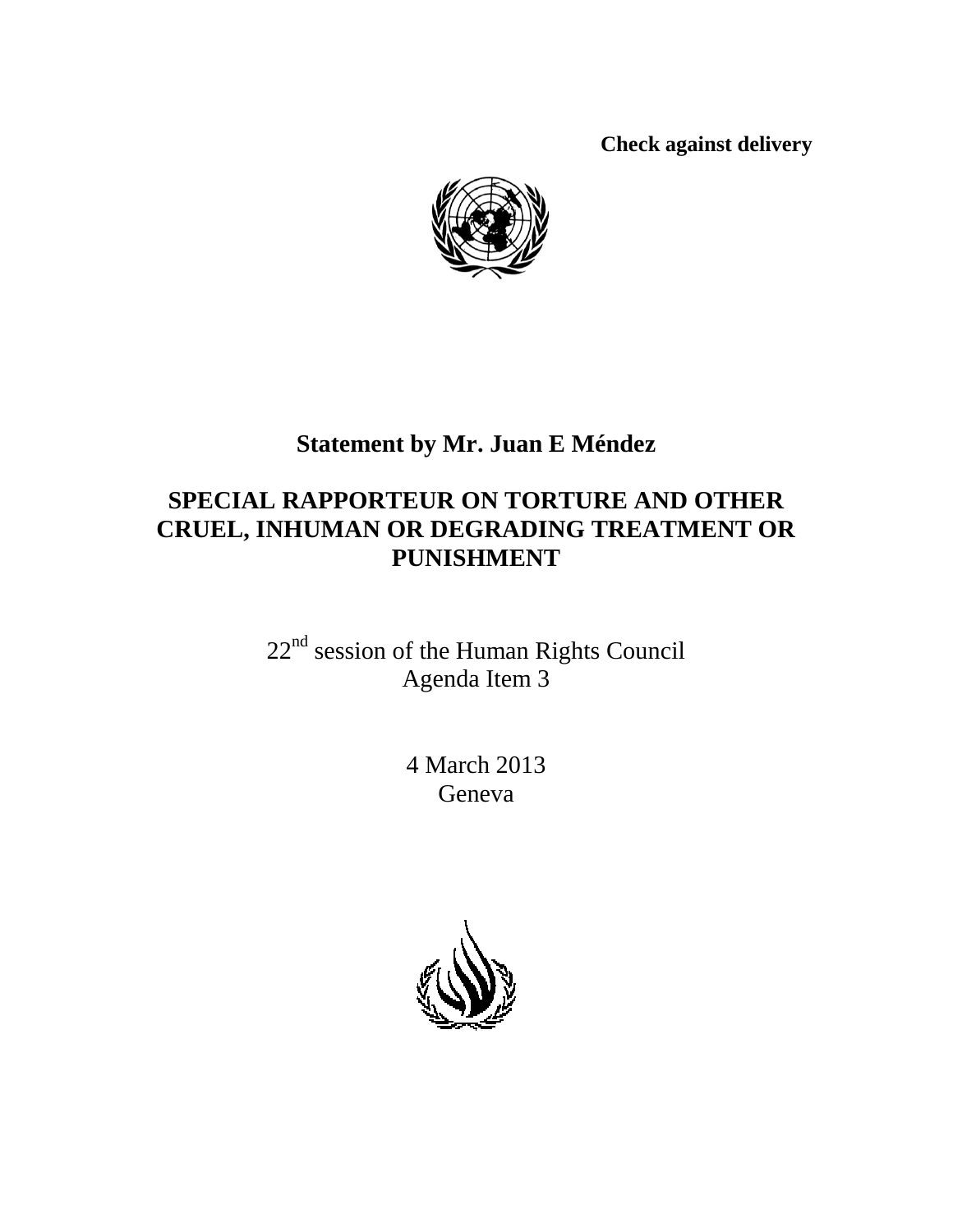Mister President, Distinguished Representatives, Ladies and Gentlemen,

It is with great honor that I address this Council, for the third time, in my capacity as United Nations Special Rapporteur on torture and other cruel, inhuman or degrading treatment or punishment. In doing so, I wish to thank the distinguished Representatives and observers of this noble body for the confidence you have bestowed in me.

## Mister President,

 $\overline{a}$ 

Country visits are an important component of the mandate's work. I would like to thank the respective Governments of Tajikistan and Morocco<sup>1</sup> for extending me an invitation and for their full cooperation during my visits which took place in May and September of 2012. The reports on the country visits to Tajikistan and Morocco are contained in documents A/HRC/22/53/Add.1 and Add.2, respectively.

For 2013, I am pleased to announce that my visit to Bahrain, which was postposed last March, is now scheduled to take place from the 8 to 16 May 2013. I welcome that the Government of Bahrain has committed to this visit and expressed a willingness to engage on issues within my mandate. I also thank the Government of Guatemala for extending me an invitation to visit which I hope to conduct in September or October this year. I also thank the Government of Thailand for the invitation to visit in February 2014.

## Mister President and distinguished delegates,

My main report focuses on certain forms of abuse in health-care settings that may cross a threshold of mistreatment that is tantamount to torture or cruel, inhuman or degrading treatment or punishment. The report sheds light on often undetected forms of abusive practices that occur under the auspices of health-care policies, and emphasizes how certain treatments run afoul of the prohibition on torture and ill-treatment. It identifies the scope of the State's obligation to regulate, control and supervise health-care

<sup>&</sup>lt;sup>1</sup> The Special Rapporteur also visited Laâyoune, Western Sahara, on 17 and 18 September 2012. As an independent mandate holder, his visit should not be interpreted as expressing any political view concerning the present or future status of the Non-Self-Governing Territory of Western Sahara. The territory is subject to the right to self-determination in conformity with the principles contained in General Assembly resolutions 1514 (XV) and 1541 (XV).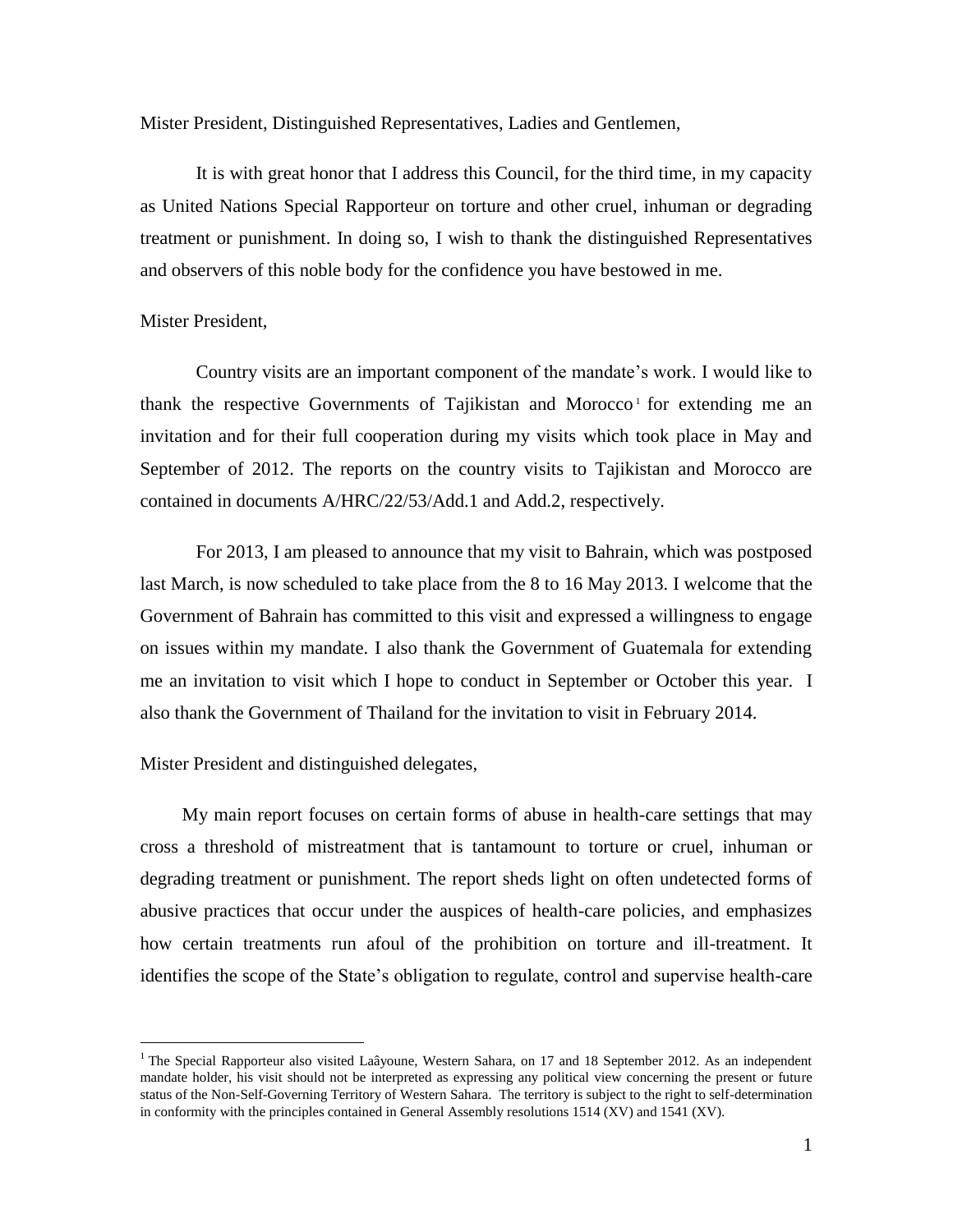practices with a view to preventing mistreatment under any pretext and the policies that promote these practices and existing protection gaps.

### Mister President,

In order to demonstrate how abusive practices in health-care settings meet the definition of torture, the key elements of the definition of torture and ill-treatment and its applicability to the abuses in health-care settings are examined. Important interpretative and guiding principles such as legal capacity, informed consent, and the doctrine of "medical necessity" as well as the concept of stigmatized identities provide useful guidance in understanding the breadth of the problem and the underlying causes that are paramount to most of these abusive practices. It is important that States clarify that domestic laws on legal capacity are in compliance with the Convention on the Rights of Persons with Disabilities (CRPD) standards. Free and informed consent should be safeguarded on an equal basis for all individuals without any exception, through the legal framework and judicial and administrative mechanisms, including through policies and practices to protect against abuses. Any legal provisions to the contrary, such as provisions allowing confinement or compulsory treatment in mental health settings, including through guardianship and other substituted decision-making, must be repealed.

Numerous reports document that users of illicit drugs who are detained in compulsory detention centers undergo painful withdrawal from drug dependence without medical assistance, administration of unknown or experimental medications, Statesanctioned beatings, caning or whipping, forced labour, sexual abuse and intentional humiliation. Notwithstanding the commitment to scale-up methadone treatment and evidence- based treatment as opposed to punitive approaches, those remanded to compulsory treatment in the punitive drug-free centres continue to exceed, exponentially, the number receiving evidence-based treatment for drug dependence.

In this respect I am calling on States to close compulsory drug detention and so called rehabilitation centres without delay and implement voluntary, evidence-based and rights-based health and social services in the community. All harm-reduction measures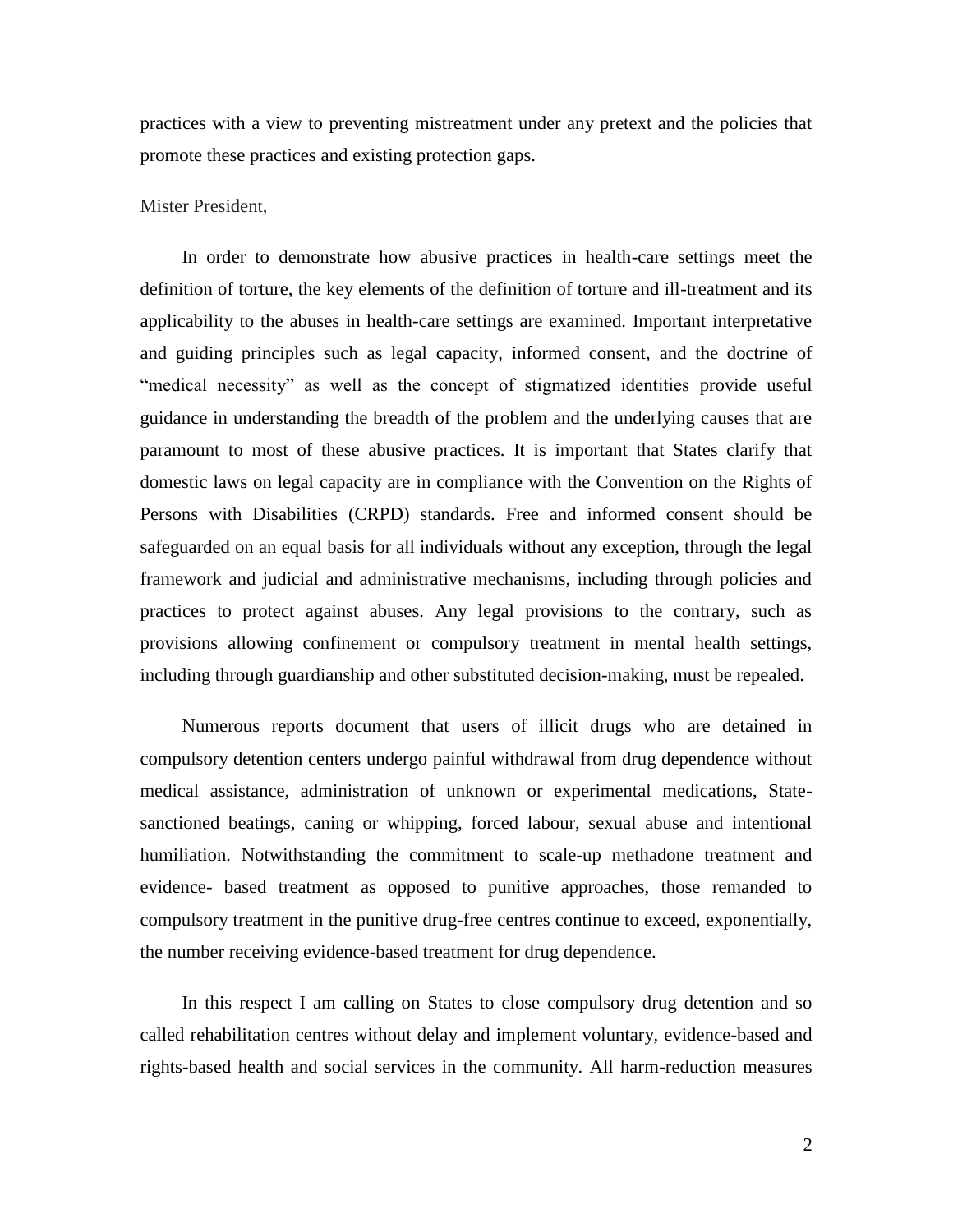and drug-dependence treatment services, particularly opioid substitution therapy, should be available to people who use drugs, in particular those incarcerated.

## Mister President,

My mandate has on numerous occasions responded to various initiatives in the area of gender mainstreaming and combating violence against women by examining genderspecific forms of torture with a view to ensure that the torture protection framework is applied in a gender sensitive manner. I sought to complement these efforts by identifying the reproductive rights practices in health-care settings that I believe amount to torture or ill-treatment. Examples of such practices include abusive treatment and humiliation in institutional settings; involuntary sterilization; denial of legally available health services such as abortion and post-abortion care; forced abortions and sterilizations; female genital mutilation; and violations of medical secrecy and confidentiality in health-care settings such as denunciations of women by medical personnel when evidence of illegal abortion is found. States should ensure that women have access to emergency medical care, including post-abortion care, without fear of criminal penalties or reprisals. States whose domestic law authorizes abortions under various circumstances should ensure that services are effectively available without adverse consequences to the woman or the health professional.

In 2012, WHO estimated that 5.5 billion people live in countries with low or no access to controlled medicines and have no or insufficient access to treatment for moderate to severe pain. Despite the repeated reminders made by the Commission on Narcotic Drugs to States of their obligations, 83 per cent of the world population has either no or inadequate access to treatment for moderate to severe pain. Many countries fail to make adequate arrangements for the supply of these medications. Although relatively inexpensive and highly effective medications such as morphine and other narcotic drugs have proven essential "for the relief of pain and suffering", these types of medications are virtually unavailable in more than 150 countries. Ensuring the availability and accessibility of medications included in the WHO Model List of Essential Medicines is not just a reasonable step but a legal obligation under the 1961 Single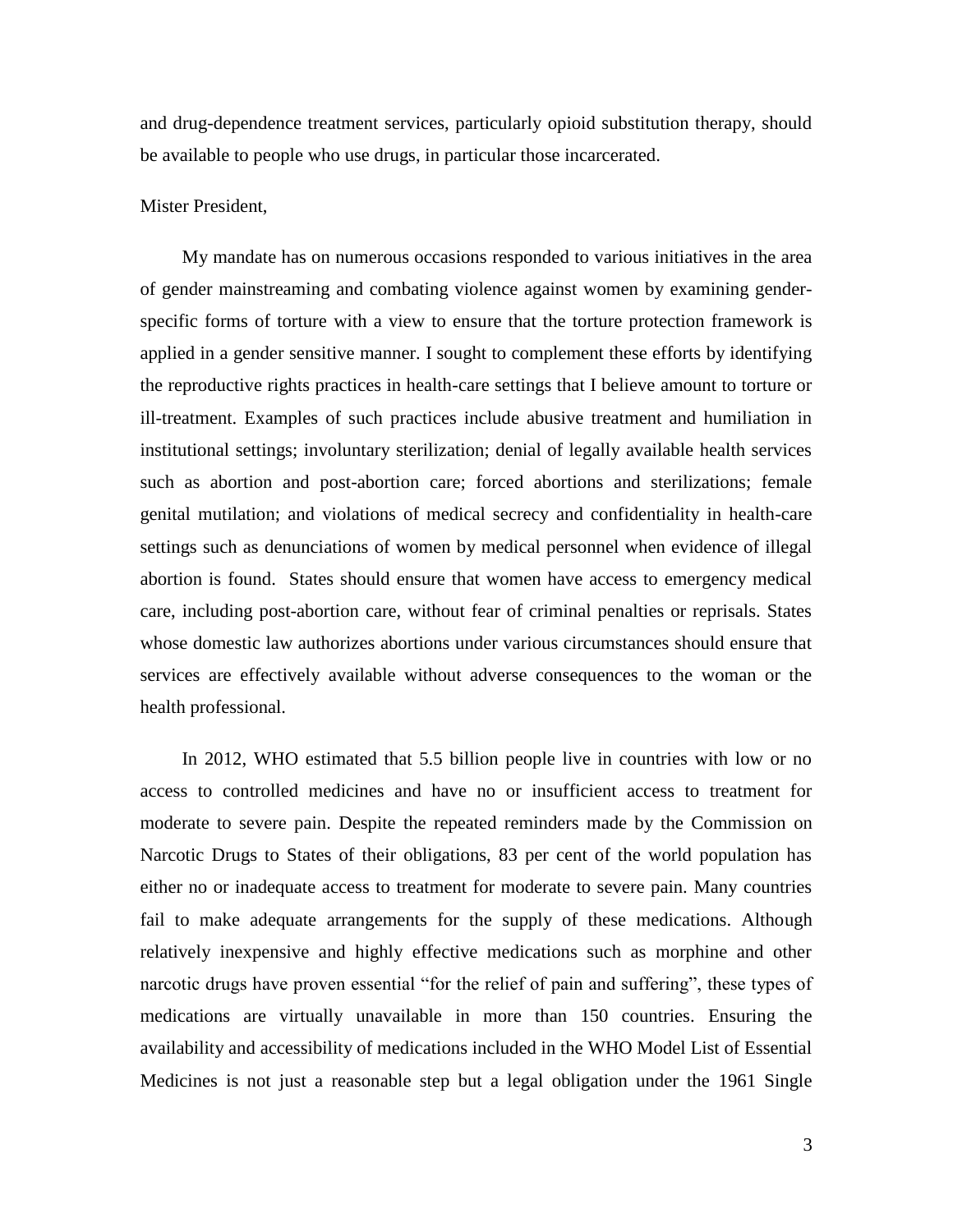Convention on Narcotic Drugs. When the failure of States to take positive steps, or to refrain from interfering with health-care services, condemns patients to unnecessary suffering from pain, States not only fall foul of the right to health but may also violate an affirmative obligation under the prohibition of torture and ill-treatment.

States should adopt a human rights-based approach to drug control as a matter of priority to prevent the continuing violations of rights stemming from the current approaches to curtailing supply and demand.

## Mister President,

Despite the significant strides made in the development of norms for the abolition of forced psychiatric interventions on the basis of disability alone as a form of torture and ill-treatment and the authoritative guidance provided by the CRPD, severe abuses continue to be committed in health-care settings where choices by people with disabilities are often overridden based on their supposed "best interests", and where serious violations and discrimination against persons with disabilities may be masked as "good intentions" of health-care professionals.

The mandate has previously declared that there can be no therapeutic justification for the use of solitary confinement and prolonged restraint of persons with disabilities in psychiatric institutions; both prolonged seclusion and restraint constitute torture and illtreatment. In my 2012 report (A/66/88) I addressed the issue of solitary confinement and stated that its imposition, of any duration, on persons with mental disabilities is cruel, inhuman or degrading treatment.

#### Mister President,

Fully respecting each person's legal capacity is a first step in the prevention of torture and ill-treatment. As already established by the mandate, medical treatments of an intrusive and irreversible nature, when lacking a therapeutic purpose or when aimed at correcting or alleviating a disability, may constitute torture or ill-treatment when enforced or administered without the free and informed consent of the person concerned.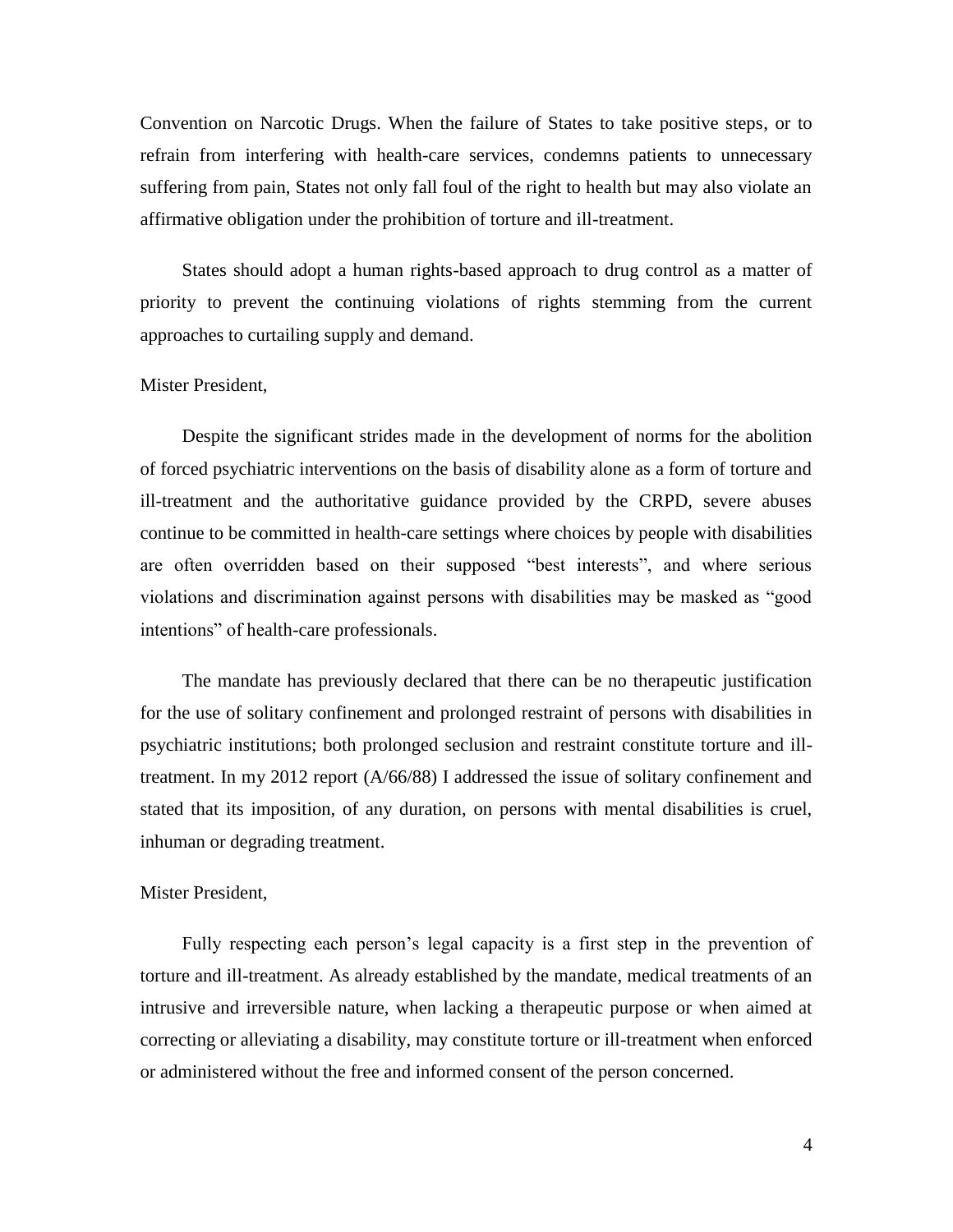Deprivation of liberty on grounds of mental illness is unjustified. Under the European Convention on Human Rights, mental disorder must be of a certain severity in order to justify detention. I believe that the severity of the mental illness cannot justify detention nor can it be justified by a motivation to protect the safety of the person or of others. Furthermore, deprivation of liberty that is based on the grounds of a disability and that inflicts severe pain or suffering falls under the scope of the Convention against Torture. In making such an assessment, factors such as fear and anxiety produced by indefinite detention, the infliction of forced medication or electroshock, the use of restraints and seclusion, the segregation from family and community, should be taken into account.

## Mister President,

The CRPD offers the most comprehensive set of standards on the rights of persons with disabilities and it is important that States review the anti-torture framework in relation to persons with disabilities in line with the CRPD. States should impose an absolute ban on all forced and non-consensual medical interventions against persons with disabilities, including the non-consensual administration of psychosurgery, electroshock and mind-altering drugs, for both long- and short- term application. The obligation to end forced psychiatric interventions based on grounds of disability is of immediate application and scarce financial resources cannot justify postponement of its implementation.

Forced treatment and commitment should be replaced by services in the community that meet needs expressed by persons with disabilities and respect the autonomy, choices, dignity and privacy of the person concerned. States must revise the legal provisions that allow detention on mental health grounds or in mental health facilities and any coercive interventions or treatments in the mental health setting without the free and informed consent by the person concerned.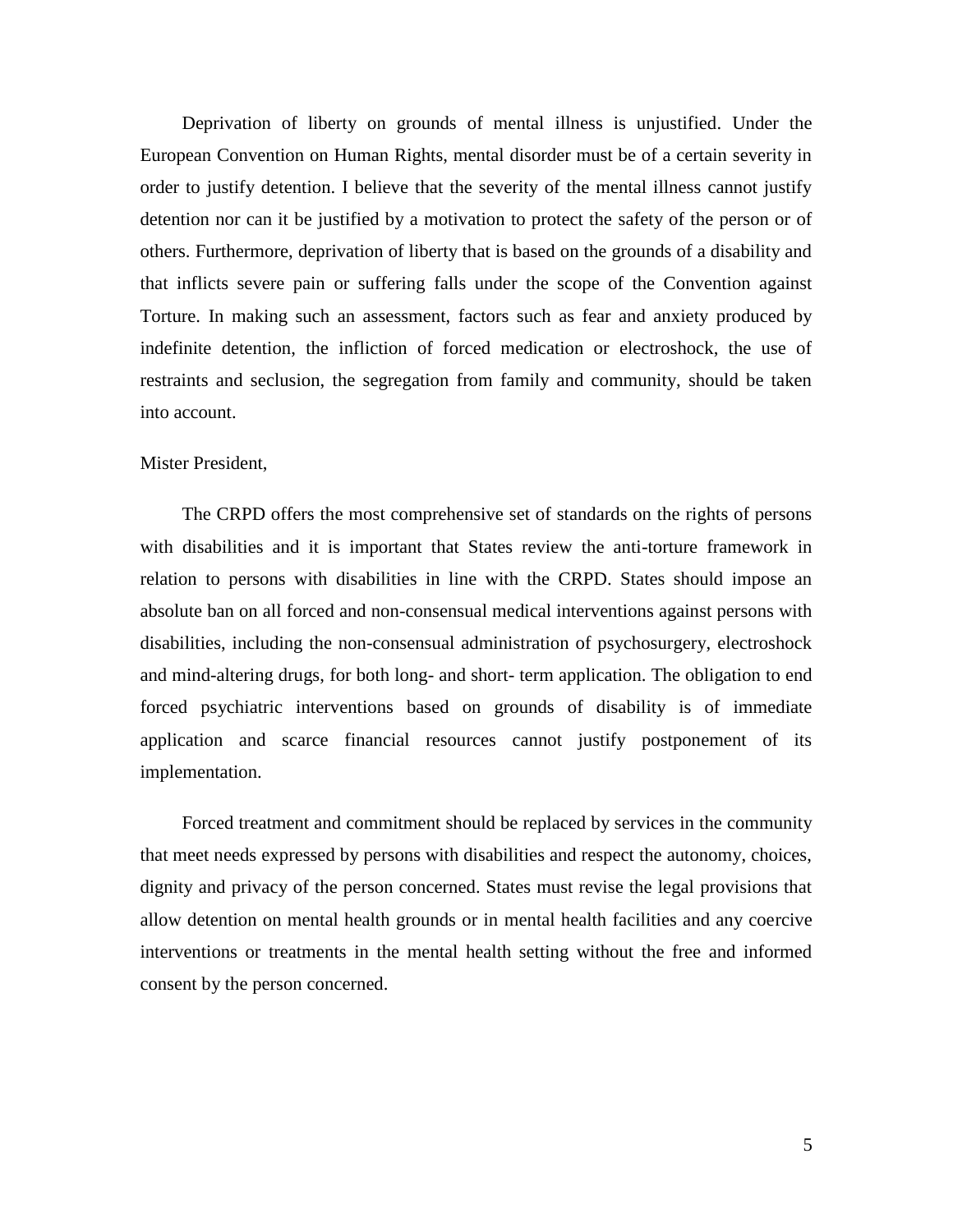Mister President,

Minority and marginalized groups and individuals should be afforded special protection as a critical component of the obligation to prevent torture and ill- treatment by, inter alia, investing in and offering marginalized individuals a wide range of voluntary support that enable them to exercise their legal capacity and that fully respect their individual autonomy, will and preferences. There is an abundance of testimonies and cases of ill-treatment in health-care settings such as the denial of opiate substitution treatment to persons who use drugs; documented negative and obstructive attitudes on the part of medical workers, including denial of necessary health-care services to sex workers and lesbian, gay, bisexual and transgender and intersex persons; homophobic illtreatment including State-sponsored forcible anal examinations for the prosecution of suspected homosexual activities, hormone therapy and genital- normalizing surgeries under the guise of so called "reparative therapies", and irreversible sex assignment; involuntary sterilization; forced medical interventions; and non-consensual medical practices in relation to persons with disabilities.

States should repeal any law allowing intrusive and irreversible treatments when enforced or administered without the free and informed consent of the person concerned.

## Mister President,

The patterns illustrated in the report likely represent a small fraction of this global problem. Such interventions always amount at least to inhuman and degrading treatment, often they arguably meet the criteria for torture, and they are always prohibited by international law.

All countries should enforce the prohibition of torture in all health-care institutions, both public and private by, inter alia, declaring that abuses committed in the context of health-care can amount to torture or cruel, inhuman or degrading treatment or punishment; regulating health-care practices with a view to preventing mistreatment under any pretext; and integrating the provisions of prevention of torture and ill- treatment into health-care policies.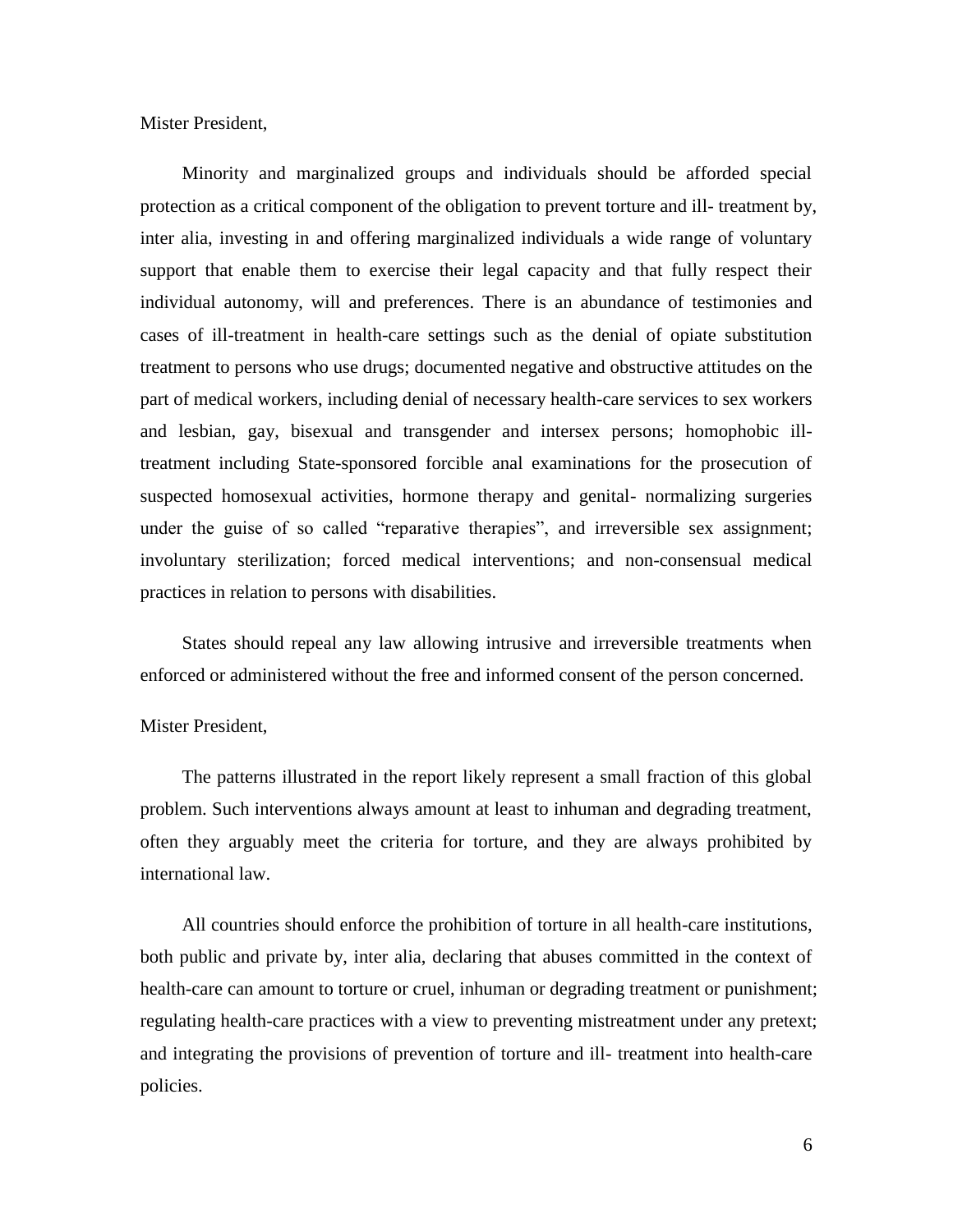The significance of categorizing abuses in health-care settings as torture and illtreatment and examining abuses in health-care settings from a torture protection framework provides the opportunity to solidify an understanding of these violations and to highlight the positive obligations that States have to prevent, prosecute and redress such violations. Furthermore, by reframing violence and abuses in health-care settings as prohibited ill-treatment, victims and advocates are afforded stronger legal protection and redress for violations of human rights.

I hope that my 2013 report will generate a discussion among law-makers and advocates and highlight the additional measures needed to regulate, control and supervise health-care practices with a view to preventing mistreatment under any pretext.

Mister President and distinguished delegates,

From 10 to 18 May 2012, I undertook a country visit to Tajikistan at the invitation of the Government and would like to thank the authorities for providing me with unimpeded access to all detention facilities. I would also like to thank the Government for the clarification and detailed information on steps taken during the months following my visit.

In the past two years, Tajikistan has undergone significant developments. It has introduced some encouraging changes in the normative framework including, in April 2012, a new criminal provision defining torture and providing penalties for it. However, despite the political will and efforts made by the Government of Tajikistan to address shortfalls in legislation, significant gaps in legislation, policies and law enforcement practices remain.

At this juncture it is imperative that the Government: ensure that no person convicted for the crime of torture may benefit from an act of amnesty; undertake public prosecutions when law enforcement officials resort to illegal methods of interrogation; expedite a prompt, impartial and thorough investigation into all allegations of torture and cruel, inhuman or degrading treatment or punishment; amend the Code of the Criminal Procedure to ensure that it takes into account the principle of non-refoulement; introduce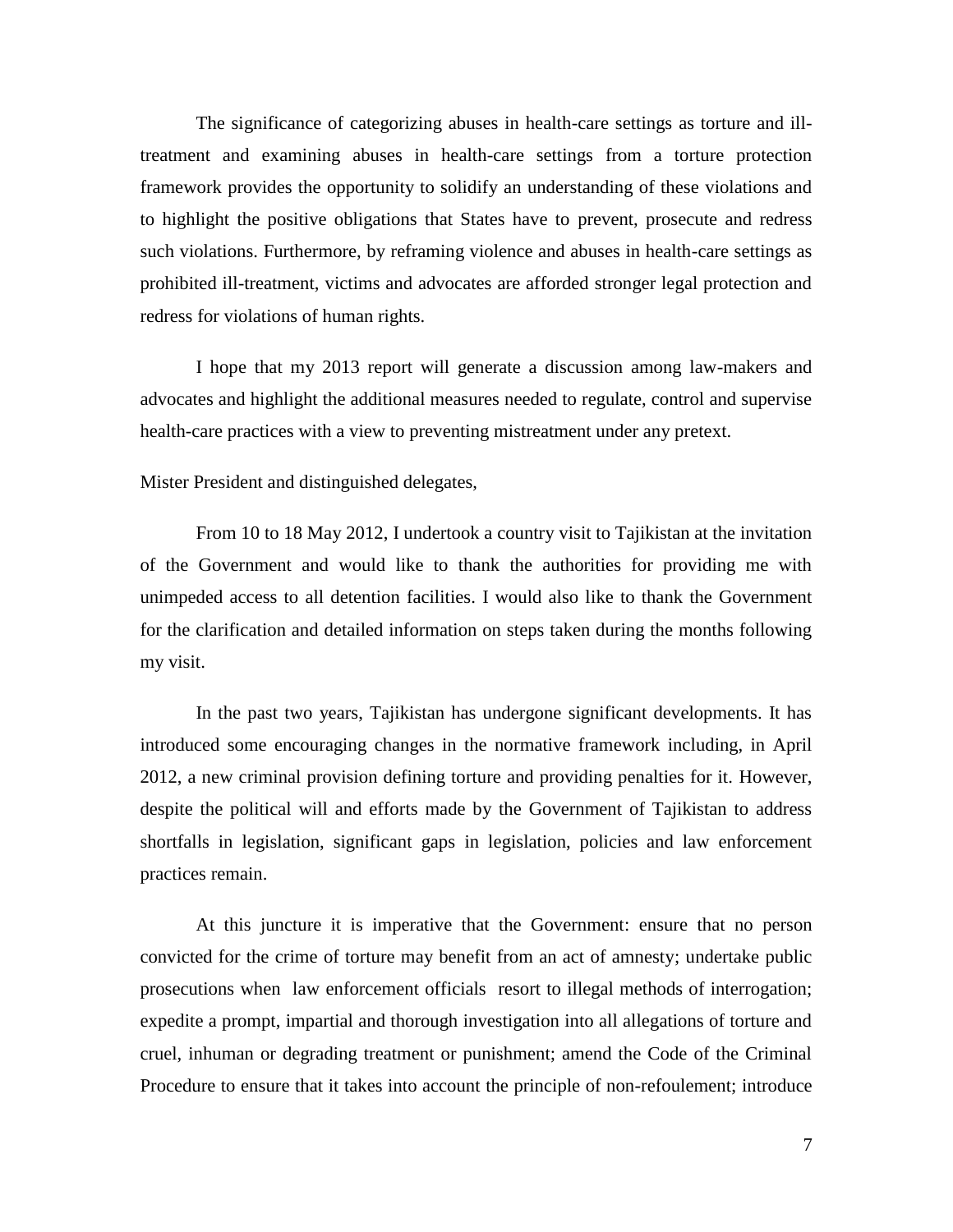independent, effective and accessible complaint mechanisms in all places of detention; and take concrete measures to speed up the ratification of the Optional Protocol to the Convention against Torture and subsequently establish an effective national preventive mechanism.

I call on the Government to take decisive steps to ensure immediate and effective implementation of my recommendations and for the international community to assist Tajikistan in its fight against torture and ill-treatment by providing it with appropriate financial and technical support.

#### Mister President,

From 15 to 22 September 2012, I undertook a country visit to Morocco at the invitation of the Government. I found that a culture of human rights is emerging in Morocco. The establishment of the National Council of Human Rights is one example of a positive institutional aspect. I recognized that crucial to the development of an emerging culture of human rights is the effort made by the Moroccan authorities, through the Equity and Reconciliation Commission, to address the legacy of past abuses during the "years of lead" and I welcomed the acknowledgment of cases of torture during that period. However, with regard to the present situation I regretted that senior authorities generally deny that torture still occurs today.

In this context, I found that frequent exertion of undue physical and mental pressure upon detainees during interrogations is still happening; this requires the Government's full attention. In addition I found that treatment amounting to the excessive use of force and even torture is linked to large demonstrations or assembly and spikes when there is a perceived threat to national security.

In cases involving State security, such as terrorism, membership in Islamist movements, or supporters of independence for Western Sahara, I found that there is a pattern of torture and ill-treatment by police officers during the arrest process and while individuals are in detention. In addition, I found that many individuals have been coerced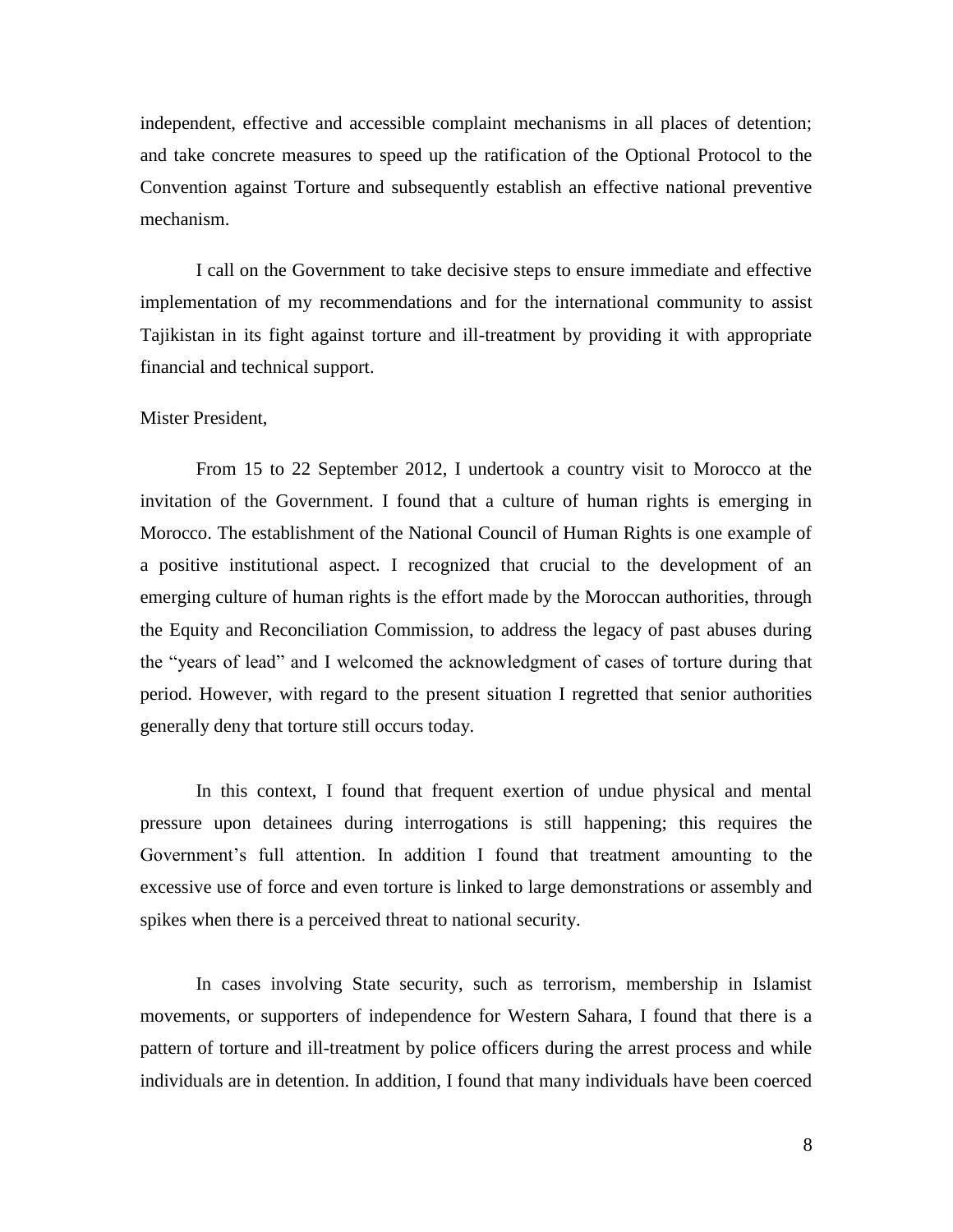to confess and sentenced to prison on the basis of such a confession. When the police or other authorities respond to incidents that involve protests or assembly, I found that there is a corresponding increase in the use of excessive force. I reiterated that whether or not the demonstrations are permitted, authorities must comply with international standards based on necessity and proportionality in the use of force and respect for the right to life and physical integrity.

I noted with concern that complaints regarding such abuses are often dismissed by the investigative authorities and the courts, and I recommended that the gap that exists between law and practice in this respect should be closed.

While recognizing the difficulties posed by the flow of undocumented migrants in some parts of the State, I expressed concern about a rise in reported violence, including beatings, sexual violence, and other forms of ill-treatment by security forces, particularly against sub-Saharan migrants.

Regarding my visit to Laâyoune, Western Sahara, I found that torture and illtreatment were inflicted during arrest, at police stations and at the prison in Laâyoune. I also found that excessive force was used by Moroccan law-enforcement officials during and after demonstrations in order to intimidate protestors. The testimonies received indicate that members of the Sahrawi population are specifically, but not exclusively, victims of such violations.

In this context I recommended that the Government should further strengthen the protection of human rights by inviting the United Nations special procedures mechanisms; strengthen its engagement with civil society and the national human rights institution; and that the Government should further facilitate the presence of international nongovernmental organizations. I further noted that the entire region would benefit from the establishment of an inter-governmental human rights monitoring mechanism, for the entire Western Saharan region, as a confidence-building measure that would help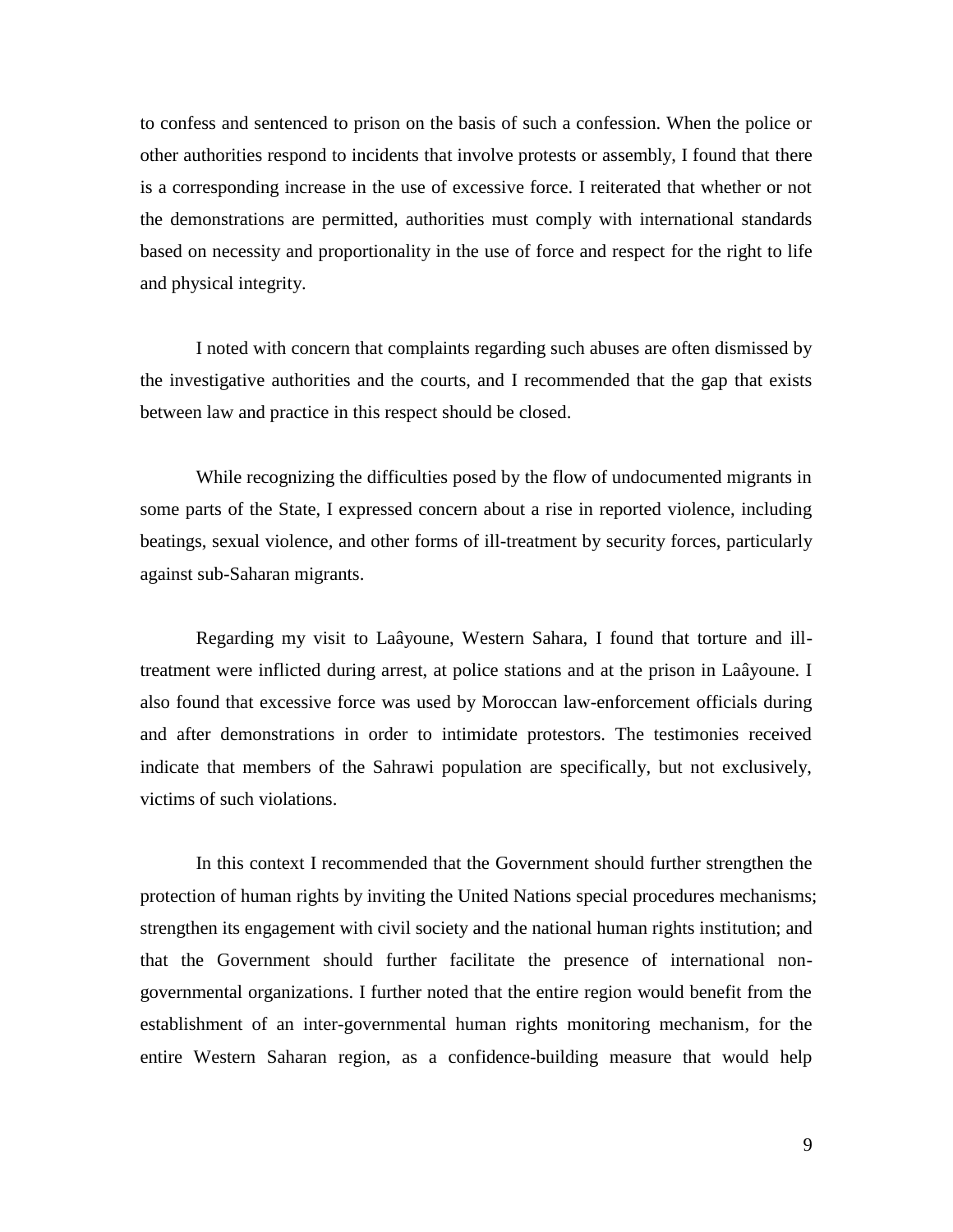improve the state of human rights in the region, particularly with respect to the prohibition on torture and other cruel, inhuman and degrading treatment or punishment.

I would like to thank the Government of Morocco for its efforts in strengthening the protection of human rights in general and the prohibition of torture in particular and for its cooperation with the Special Procedures and with my mandate. I commend the Government for its continued efforts as regards the improvement of detention conditions, including the closing of old facilities and the construction of new detention facilities. I would also like to thank the Government for its comprehensive replies and comments to my report and its declared intention to implement my recommendations. The observations provided by the Government are published as Addendum 5 of my report at the request of the Government. In this context I look forward to receiving the Government's Progress Report as mentioned in its observations. Finally, I would like to thank the Government for its openness to future cooperation with the mandate and follow-up activities with regard to the implementation of my recommendations and thus, the eradication and prevention of torture and ill-treatment.

## Mister President,

As I have identified follow-up as one of my priorities, I have initiated a project, supported by the Center for Human Rights and Humanitarian Law at American University, Washington College of Law called that Anti-Torture Initiative to support follow-up visits and I am engaged with Governments in relation to previous visits I have undertaken to see if an invitation for a follow-up visit later in 2013 could be considered. It is an opportunity to further the engagement established with all interlocutors and enables an on-going assessment, at the country level, on the status of implementation of recommendations.

I am interested in other ways that follow-up could be further enhanced. My mandate is part of a joint follow-up project, undertaken by the Office of the High Commissioner for Human Rights, to create a database which compiles all recommendations for Latin American States from the Inter-American Commission on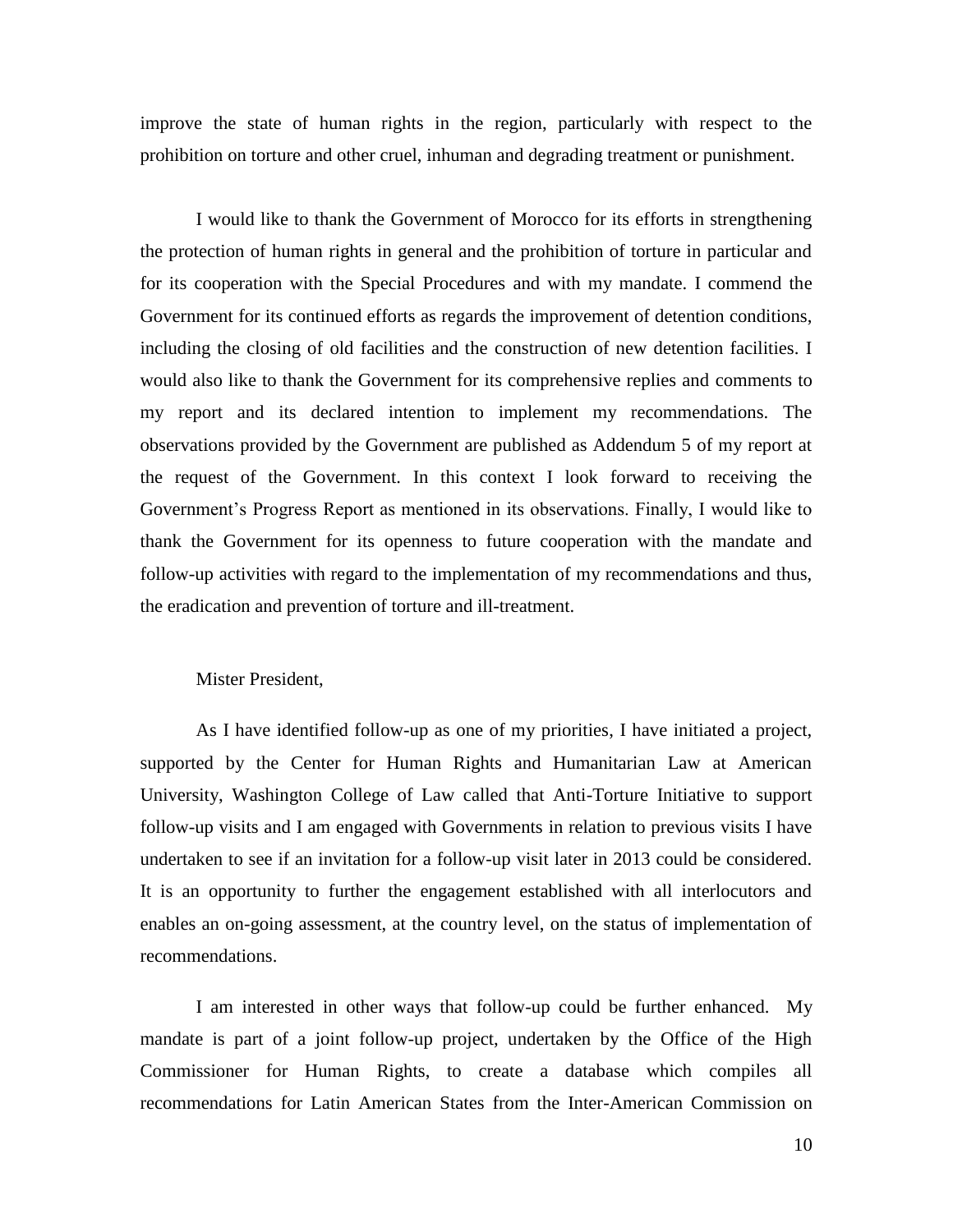Human Rights, the Committee against Torture and the Subcommittee on Prevention of torture and the Special Rapporteur on torture. This follow-up tool is the first of a broader joint project to increase the cooperation and effectiveness of the different mechanisms.

#### Mister President,

I take this opportunity to thank the Government of Uruguay for inviting me to conduct a follow-up visit from 2 to 6 December in 2012, which constitutes a good practice that needs to be encouraged. I wish to recognize the positive work that the Government and the citizens of Uruguay have taken in considering the recommendations of my mandate as a guideline and for leading important reforms in the penitentiary system. The Government has closed prisons and sectors of prisons that, according to my predecessor's recommendations, were not compatible with international standards, and has built new detention facilities which in general, offer adequate conditions of detention. I would also like to congratulate the Government for implementing important institutional reforms that are in accordance with the development of a human rights based penitentiary system. In particular, I want to highlight the creation of decentralized organisms responsible for managing the detention facilities for juveniles and adults, and for the important creation of a National Human Rights Institution that will act as a National preventive Mechanism under the Optional Protocol to the Convention against **Torture** 

I want to call on the Government to strengthen the reform of the juvenile criminal justice system, where progress has not advanced as far. Regarding juveniles, it is important to advance the implementation of policies oriented to rehabilitation and focus on the use of deprivation of liberty as a last resort. Furthermore, I want to call on the Government to work on improving the conditions of detention of all the detention facilities, in particular with regards to overcrowding, which in many centers reaches critical levels. Lastly, I recommend that the Government implement legislative reforms with the objective of guaranteeing that pre-trial detention would only be used as an exceptional measure, and the implementation of programs to ensure that all persons